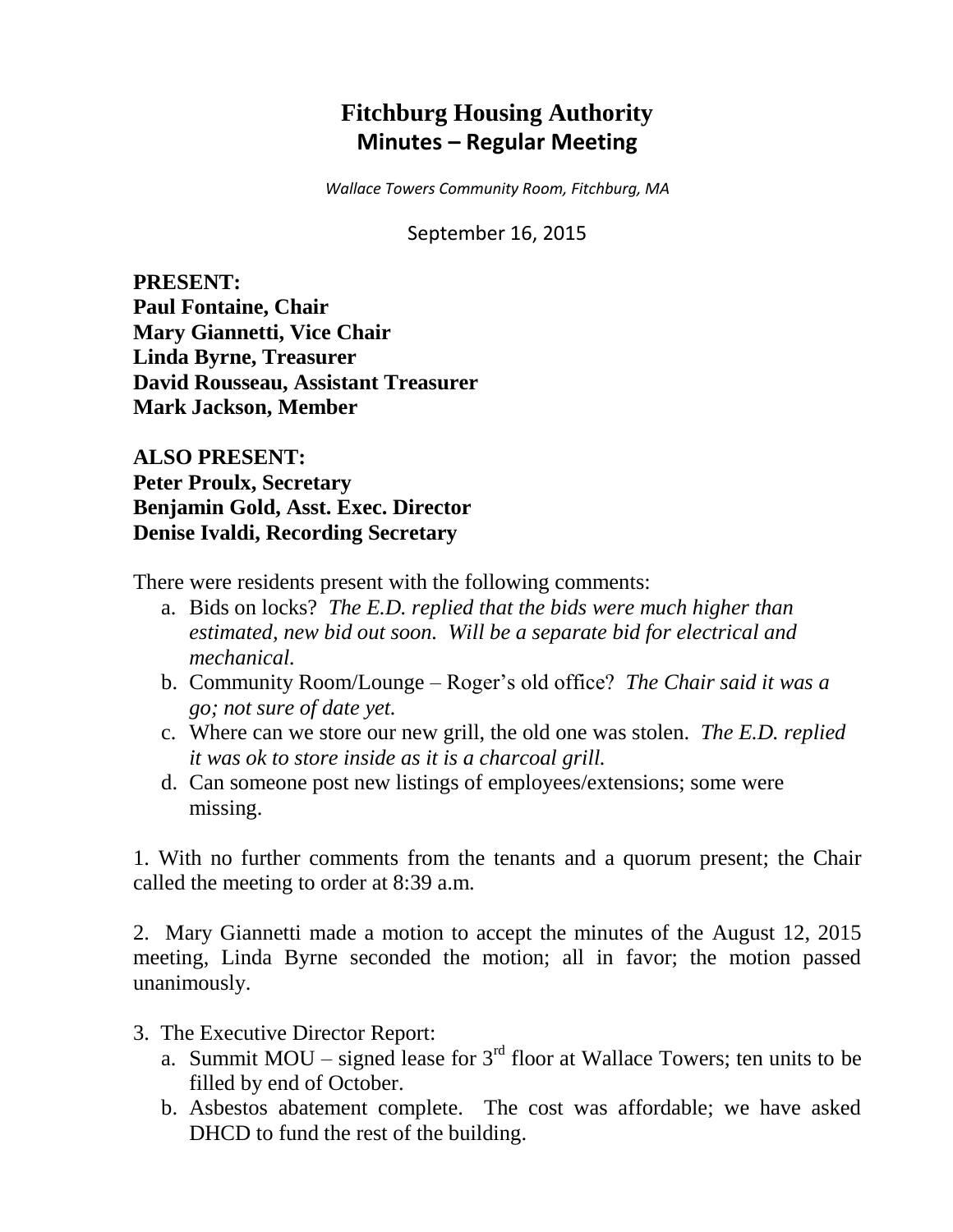- c. Daniel Heights roof complete; with a 25 year warranty.
- d. Locks/Security Cameras we received one bid which was too high. It's best to re-bid separately as the mechanical contractor was leary of what work is needed to be done. We will have separate bids for electrical and mechanical. Mary Giannetti asked where the money comes from. The E.D. replied it was from compliance money.
- e. We have signed a lease for office space at 90 Main Street. The Executive staff will be moving in consisting of Peter, Ben, Cindy, Denise, Anna, Yajaira and Jose.
- 4. Financial Report:
	- a. August doing much better.
	- b. Reserves were at 17.42% in July; at 19.97% in August.
	- c. Page F4 July bottom line was \$90,808; August was \$41,800.

Linda Byrne made a motion to accept the July and August financial reports. Mary Giannetti seconded; all were in favor.

- 5. Facilities Report:
	- a. Work order information was presented. We will have a better idea on the completion of same day/next day work orders with the new HAB system.
	- b. As Peter mentioned, we are splitting the bid for the locks/cameras.
	- c. Green Acres roof we have a resolution to follow.
	- d. Wallace Towers asbestos abatement twenty (20) apartments are complete. Maintenance is redoing the ceilings/painting.
- 6. State Housing Report:
	- a. Overall occupancy is stable. Canton Valley has nine (9) vacancies (81% occupancy). We are reviewing applicants to fill these units.
	- b. Mary Giannetti asked why Green Acres had so many vacancies. The E.D. replied that during the recertification process, we found a high number of residents not reporting income for the previous year. Fifty-two (52) residents had not reported income; they were given a 30 day notice. Some chose to pay the new rent/back rent. A high number chose to leave.
	- c. Mark Jackson asked what happens to the money not collected, once the resident pays. The E.D. explained that we use an X-Account, then it becomes a write-off (approved by the board). He further explained the process.
	- d. David Rousseau asked if someone is evicted, does judge tell the individual they are not allowed back in the building. The E.D. explained that it is not enforced by the judge; unless a restraining order or no trespass order was issued.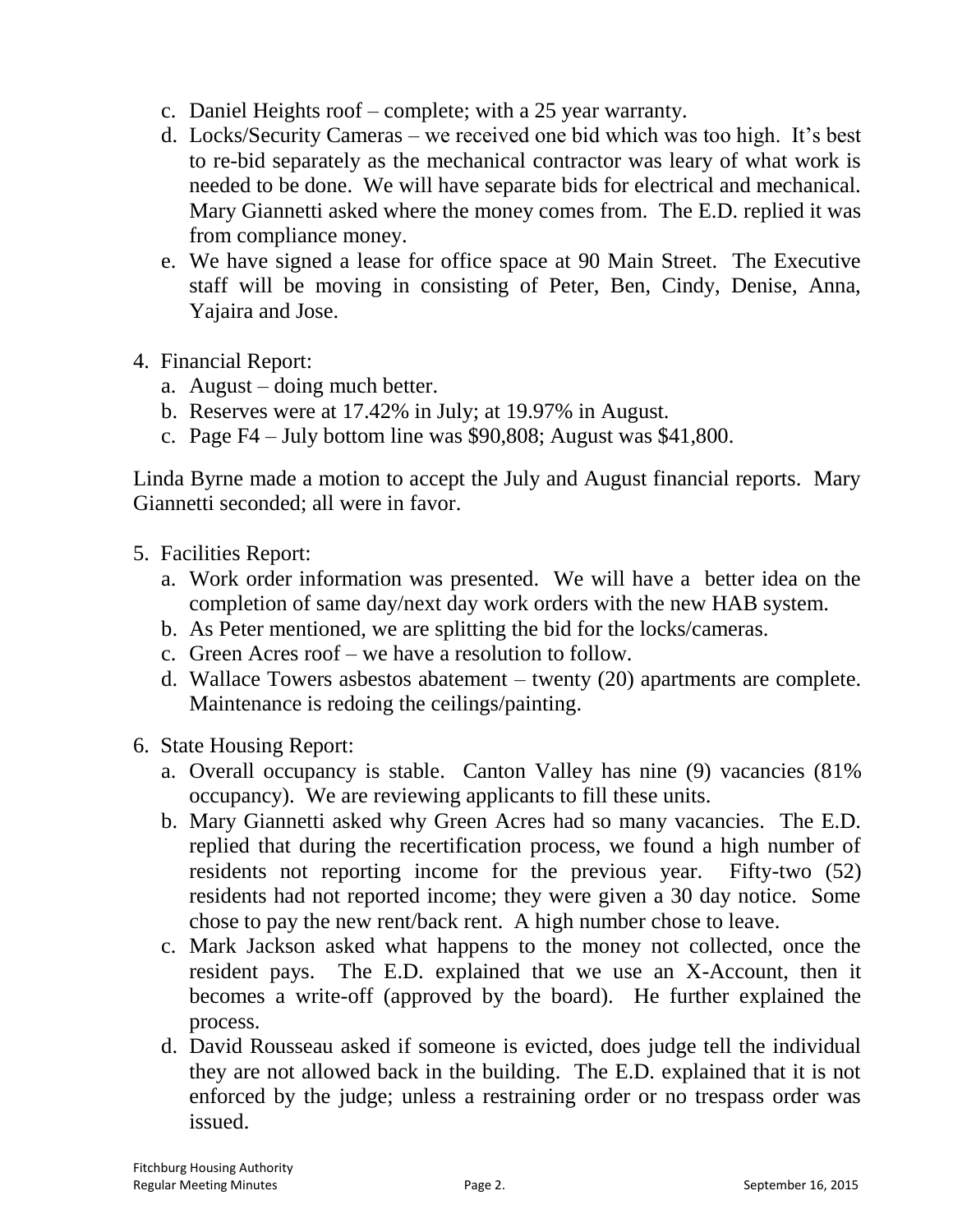- e. Mary Giannetti noted there was a program in Springfield dealing with CORI issues. The E.D. replied that Ray Mariano is doing the same thing in Worcester. Fitchburg is not ready; takes a lot of money/funds.
- 7. Section 8 Report:
	- a. We have three (3) lease-ups scheduled by the end of September; we would like to get to 219; we are now at 209. We are currently pulling applicants from 2007.
	- b. Mary Giannetti asked if there was more money to live within the city. The E.D. replied they don't have to be in Fitchburg; they can port out. Close to 200 voucher holders live within 50 miles; mostly in Fitchburg. It use to be 70% of rent in federal funds to the landlord. Now it is harder to find apartments within the guidelines set by HUD for rent.
- 8. Old Business:

- None

9. New Business:

The following resolution were presented by the Chair:

The resolution should read base price, plus alternates 1 and 2 (not 1 and 3) as in the original resolution presented to the board. The E.D. explained the ice dam and ventilation issues. Alternate 1 will cover thirty-one (31) buildings (new); Alternate 2 will cover seventeen (17) buildings previously done to be updated.

Mary Giannetti made a motion to approve the resolution with the amendment of Alternates 1 and 2; not 1 and 3. Linda Byrne seconded; all were in favor.

### RESOLUTION AUTHORIZING THE ACCEPTANCE OF LOWEST BID PROPOSAL FOR ROOF REPLACEMENT AT GREEN ACRES (200-1)

#### DHCD PROJECT #097077

#### RESOLUTION 2015-09-01

## WHEREAS: The Fitchburg Housing Authority requested bid proposals for roof replacement at Green Acres (200-1), and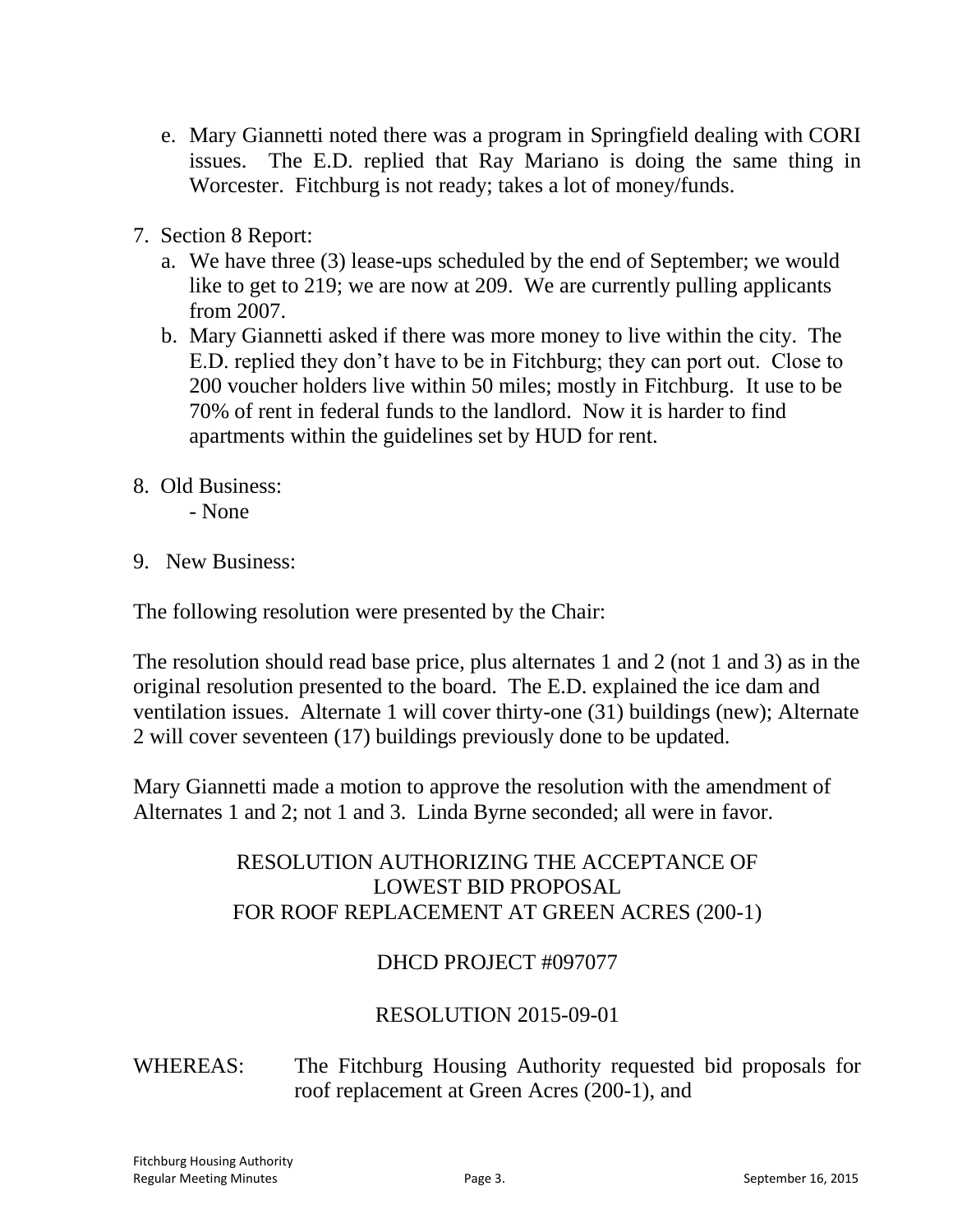- WHEREAS: The Fitchburg Housing Authority received six (6) bid proposals; bid proposals were due by 2:00 p.m. on Wednesday, September 9, 2015 *(see attached sheet),* and
- WHEREAS: The architect, Nault Architects, has checked references for the lowest bidder and received favorable feedback.

NOW THEREFORE BE IT RESOLVED,

That the Fitchburg Housing Authority authorizes the Chair or Executive Director to accept the lowest bid proposal from JNR Gutters, Inc. Haverhill, MA, (base bid plus alternates 1 and 2 of **\$594,400**) and sign any and all documents in conjunction with the contract, and

Pending favorable recommendation and approval by DHCD.

- RESOLVED, Motion made by Mary Giannetti to accept the lowest bid proposal.
- SECONDED, Linda Byrne seconded the motion and the motion was passed by a unanimous vote.
- 10. Other Correspondence:
	- a. Auburn Housing Authority The E.D. explained foster children and how we (the housing authorities) go about this issue. We go by CMR 760; DCF does not notify us. It is up to the tenant to report to the housing authority.
	- b. The Chair asked how we know how many people live in an apartment. The E.D. replied through tenants; annual inspections. We also check newspapers; Anna works with the police and courts.

Mary Giannetti asked if we were fully staffed. The E.D. replied yes; adding that shortly Leominster will be awarded the RCAT. The RCAT will handle modernization work (capital improvements) at seventy-two (72) housing authorities.

One requirement is to help with procurement and salary of the new procurement officer.

Motion to adjourn the meeting at 9:25 a.m. was made by Linda Byrne. Mary Giannetti seconded; all were in favor.